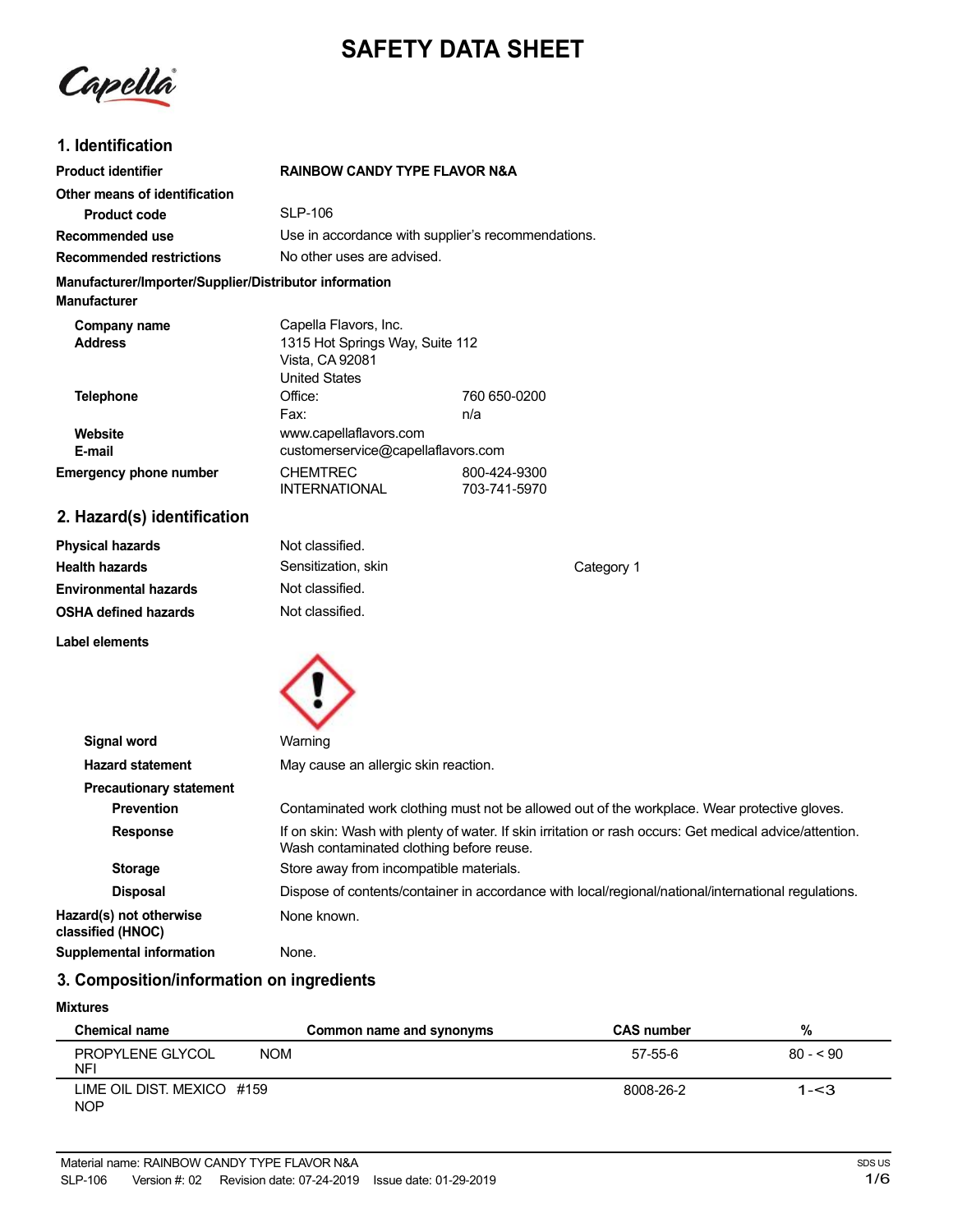| Chemical name                            | Common name and synonyms | <b>CAS number</b> | %            |
|------------------------------------------|--------------------------|-------------------|--------------|
| LEMON OIL 1X NOP. NOM<br>#1112           |                          | 8008-56-8         |              |
| ORANGE OIL1X NA NOP                      |                          | 8008-57-9         | ${}^{< 0.2}$ |
| Other components below reportable levels |                          |                   | $5 - 10$     |

\*Designates that a specific chemical identity and/or percentage of composition has been withheld as a trade secret.

#### **4. First-aid measures**

| Inhalation<br><b>Skin contact</b>                                            | Move to fresh air. Call a physician if symptoms develop or persist.<br>Remove contaminated clothing immediately and wash skin with soap and water. In case of |
|------------------------------------------------------------------------------|---------------------------------------------------------------------------------------------------------------------------------------------------------------|
|                                                                              | eczema or other skin disorders: Seek medical attention and take along these instructions.                                                                     |
| Eye contact                                                                  | Rinse with water. Get medical attention if irritation develops and persists.                                                                                  |
| Ingestion                                                                    | Rinse mouth. Get medical attention if symptoms occur.                                                                                                         |
| <b>Most important</b><br>symptoms/effects, acute and<br>delayed              | May cause an allergic skin reaction. Dermatitis. Rash.                                                                                                        |
| Indication of immediate<br>medical attention and special<br>treatment needed | Provide general supportive measures and treat symptomatically. Keep victim under observation.<br>Symptoms may be delayed.                                     |
| <b>General information</b>                                                   | Ensure that medical personnel are aware of the material(s) involved, and take precautions to<br>protect themselves. Wash contaminated clothing before reuse.  |
| 5. Fire-fighting measures                                                    |                                                                                                                                                               |
| Suitable extinguishing media                                                 | Alcohol resistant foam. Powder. Carbon dioxide (CO2).                                                                                                         |
| Unsuitable extinguishing<br>media                                            | Do not use water jet as an extinguisher, as this will spread the fire.                                                                                        |

During fire, gases hazardous to health may be formed.

Self-contained breathing apparatus and full protective clothing must be worn in case of fire.

Move containers from fire area if you can do so without risk.

Use standard firefighting procedures and consider the hazards of other involved materials. No unusual fire or explosion hazards noted.

#### **6. Accidental release measures**

**Specific hazards arising from**

**Special protective equipment and precautions for firefighters**

**equipment/instructions Specific methods General fire hazards**

**the chemical**

**Fire fighting**

| Personal precautions,<br>protective equipment and<br>emergency procedures | Keep unnecessary personnel away. Keep people away from and upwind of spill/leak. Wear<br>appropriate protective equipment and clothing during clean-up. Avoid breathing mist/vapors. Do<br>not touch damaged containers or spilled material unless wearing appropriate protective clothing.<br>Ensure adequate ventilation. Local authorities should be advised if significant spillages cannot be<br>contained. For personal protection, see section 8 of the SDS. |
|---------------------------------------------------------------------------|---------------------------------------------------------------------------------------------------------------------------------------------------------------------------------------------------------------------------------------------------------------------------------------------------------------------------------------------------------------------------------------------------------------------------------------------------------------------|
| Methods and materials for                                                 | Use water spray to reduce vapors or divert vapor cloud drift.                                                                                                                                                                                                                                                                                                                                                                                                       |
| containment and cleaning up                                               | Large Spills: Stop the flow of material, if this is without risk. Dike the spilled material, where this is<br>possible. Absorb in vermiculite, dry sand or earth and place into containers. Following product<br>recovery, flush area with water.                                                                                                                                                                                                                   |
|                                                                           | Small Spills: Wipe up with absorbent material (e.g. cloth, fleece). Clean surface thoroughly to<br>remove residual contamination.                                                                                                                                                                                                                                                                                                                                   |
|                                                                           | Never return spills to original containers for re-use. For waste disposal, see section 13 of the SDS.                                                                                                                                                                                                                                                                                                                                                               |
| <b>Environmental precautions</b>                                          | Avoid discharge into drains, water courses or onto the ground.                                                                                                                                                                                                                                                                                                                                                                                                      |
| 7. Handling and storage                                                   |                                                                                                                                                                                                                                                                                                                                                                                                                                                                     |
| Precautions for safe handling                                             | Avoid breathing mist/vapors. Avoid contact with eyes, skin, and clothing. Avoid prolonged<br>exposure. Provide adequate ventilation. Wear appropriate personal protective equipment. Observe<br>good industrial hygiene practices.                                                                                                                                                                                                                                  |
| Conditions for safe storage,<br>including any incompatibilities           | Store in tightly closed container. Store away from incompatible materials (see Section 10 of the<br>SDS).                                                                                                                                                                                                                                                                                                                                                           |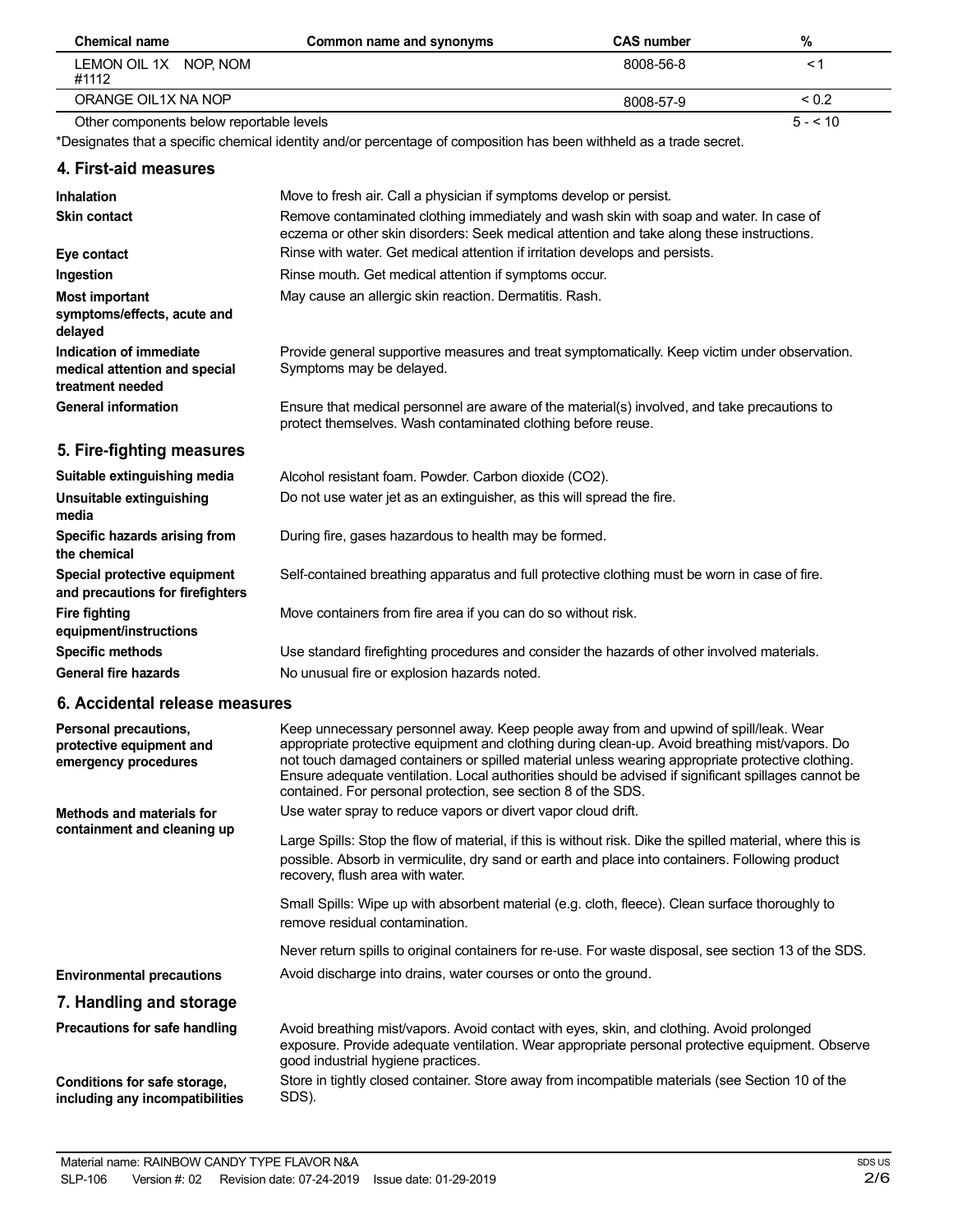# **8. Exposure controls/personal protection**

#### **Occupational exposure limits**

The following constituents are the only constituents of the product which have a PEL, TLV or other recommended exposure limit. At this time, the other constituents have no known exposure limits.

| US. Workplace Environmental Exposure Level (WEEL) Guides |                                                                                                                                                                                                                                                                                                                                                                    |            |          |
|----------------------------------------------------------|--------------------------------------------------------------------------------------------------------------------------------------------------------------------------------------------------------------------------------------------------------------------------------------------------------------------------------------------------------------------|------------|----------|
| <b>Components</b>                                        | Type                                                                                                                                                                                                                                                                                                                                                               | Value      | Form     |
| PROPYLENE GLYCOL<br>NOM NFI (CAS 57-55-6)                | TWA                                                                                                                                                                                                                                                                                                                                                                | 10 $mg/m3$ | Aerosol. |
| <b>Biological limit values</b>                           | No biological exposure limits noted for the ingredient(s).                                                                                                                                                                                                                                                                                                         |            |          |
| Appropriate engineering<br>controls                      | Good general ventilation should be used. Ventilation rates should be matched to conditions. If<br>applicable, use process enclosures, local exhaust ventilation, or other engineering controls to<br>maintain airborne levels below recommended exposure limits. If exposure limits have not been<br>established, maintain airborne levels to an acceptable level. |            |          |
|                                                          | Individual protection measures, such as personal protective equipment                                                                                                                                                                                                                                                                                              |            |          |
| Eye/face protection                                      | Face shield is recommended. Wear safety glasses with side shields (or goggles).                                                                                                                                                                                                                                                                                    |            |          |
| <b>Skin protection</b>                                   |                                                                                                                                                                                                                                                                                                                                                                    |            |          |
| Hand protection                                          | Wear appropriate chemical resistant gloves.                                                                                                                                                                                                                                                                                                                        |            |          |
| <b>Other</b>                                             | Wear appropriate chemical resistant clothing. Use of an impervious apron is recommended.                                                                                                                                                                                                                                                                           |            |          |
| <b>Respiratory protection</b>                            | In case of insufficient ventilation, wear suitable respiratory equipment.                                                                                                                                                                                                                                                                                          |            |          |
| <b>Thermal hazards</b>                                   | Wear appropriate thermal protective clothing, when necessary.                                                                                                                                                                                                                                                                                                      |            |          |
| General hygiene<br>considerations                        | Always observe good personal hygiene measures, such as washing after handling the material<br>and before eating, drinking, and/or smoking. Routinely wash work clothing and protective<br>equipment to remove contaminants. Contaminated work clothing should not be allowed out of the<br>workplace.                                                              |            |          |

# **9. Physical and chemical properties**

| Appearance                                        |                                               |
|---------------------------------------------------|-----------------------------------------------|
| <b>Physical state</b>                             | Liquid.                                       |
| Form                                              | Liquid.                                       |
| Color                                             | Not available.                                |
| Odor                                              | Not available.                                |
| <b>Odor threshold</b>                             | Not available.                                |
| рH                                                | Not available.                                |
| Melting point/freezing point                      | -74.2 $\degree$ F (-59 $\degree$ C) estimated |
| Initial boiling point and boiling<br>range        | 370.76 °F (188.2 °C) estimated                |
| <b>Flash point</b>                                | > 200.0 °F (> 93.3 °C) Closed Cup             |
| <b>Evaporation rate</b>                           | Not available.                                |
| Flammability (solid, gas)                         | Not applicable.                               |
| Upper/lower flammability or explosive limits      |                                               |
| <b>Flammability limit - lower</b><br>(%)          | Not available.                                |
| <b>Flammability limit - upper</b><br>$(\% )$      | Not available.                                |
| Explosive limit - lower (%)                       | Not available.                                |
| Explosive limit - upper (%)                       | Not available.                                |
| Vapor pressure                                    | 0.16 hPa estimated                            |
| Vapor density                                     | Not available.                                |
| <b>Relative density</b>                           | Not available.                                |
| Solubility(ies)                                   |                                               |
| Solubility (water)                                | Not available.                                |
| <b>Partition coefficient</b><br>(n-octanol/water) | Not available.                                |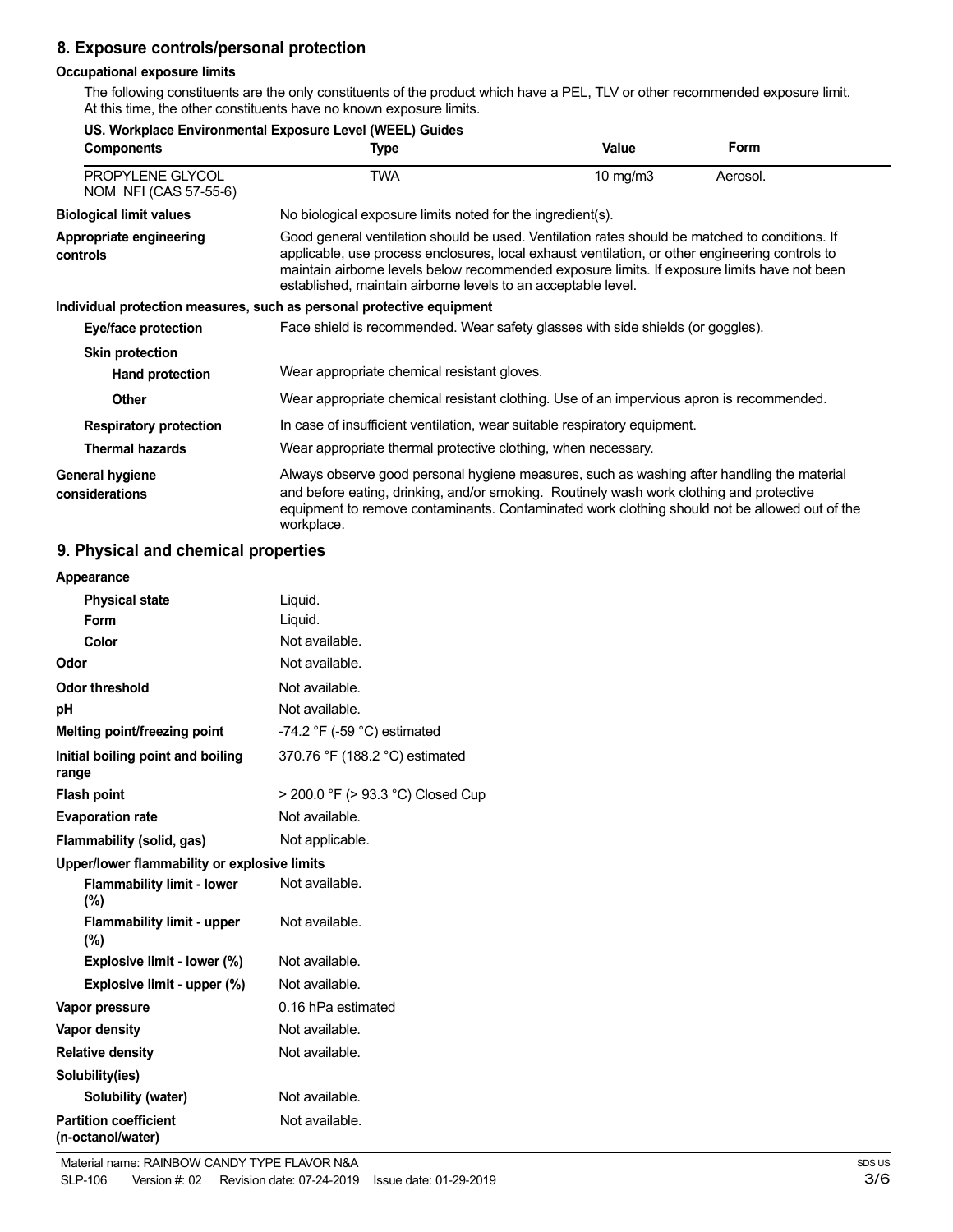| <b>Auto-ignition temperature</b> |                                                                                                                                                                                                                                                                                                                                                                    | 700 °F (371.11 °C) estimated |
|----------------------------------|--------------------------------------------------------------------------------------------------------------------------------------------------------------------------------------------------------------------------------------------------------------------------------------------------------------------------------------------------------------------|------------------------------|
| <b>Decomposition temperature</b> |                                                                                                                                                                                                                                                                                                                                                                    | Not available.               |
| <b>Viscosity</b>                 |                                                                                                                                                                                                                                                                                                                                                                    | Not available.               |
| <b>Other information</b>         |                                                                                                                                                                                                                                                                                                                                                                    |                              |
| <b>Explosive properties</b>      |                                                                                                                                                                                                                                                                                                                                                                    | Not explosive.               |
| <b>Flammability class</b>        |                                                                                                                                                                                                                                                                                                                                                                    | Combustible IIIB estimated   |
| <b>Oxidizing properties</b>      |                                                                                                                                                                                                                                                                                                                                                                    | Not oxidizing.               |
| <b>Refractive index</b>          |                                                                                                                                                                                                                                                                                                                                                                    | 1.4132 - 1.4432              |
| <b>Specific gravity</b>          |                                                                                                                                                                                                                                                                                                                                                                    | $1.02 - 1.05$                |
|                                  | $\overline{10}$ $\overline{0}$ $\overline{10}$ $\overline{10}$ $\overline{10}$ $\overline{10}$ $\overline{10}$ $\overline{10}$ $\overline{10}$ $\overline{10}$ $\overline{10}$ $\overline{10}$ $\overline{10}$ $\overline{10}$ $\overline{10}$ $\overline{10}$ $\overline{10}$ $\overline{10}$ $\overline{10}$ $\overline{10}$ $\overline{10}$ $\overline{10}$ $\$ |                              |

# **10. Stability and reactivity**

| <b>Reactivity</b>                            | The product is stable and non-reactive under normal conditions of use, storage and transport.                                                                            |
|----------------------------------------------|--------------------------------------------------------------------------------------------------------------------------------------------------------------------------|
| <b>Chemical stability</b>                    | Material is stable under normal conditions.                                                                                                                              |
| <b>Possibility of hazardous</b><br>reactions | No dangerous reaction known under conditions of normal use.                                                                                                              |
| <b>Conditions to avoid</b>                   | Keep away from heat, hot surfaces, sparks, open flames and other ignition sources. Avoid<br>temperatures exceeding the flash point. Contact with incompatible materials. |
| Incompatible materials                       | Strong oxidizing agents.                                                                                                                                                 |
| <b>Hazardous decomposition</b><br>products   | No hazardous decomposition products are known.                                                                                                                           |

# **11. Toxicological information**

# **Information on likely routes of exposure**

| Inhalation                                                                         | Prolonged inhalation may be harmful.                                                                                |
|------------------------------------------------------------------------------------|---------------------------------------------------------------------------------------------------------------------|
| <b>Skin contact</b>                                                                | May cause an allergic skin reaction.                                                                                |
| Eye contact                                                                        | Direct contact with eyes may cause temporary irritation.                                                            |
| Ingestion                                                                          | Expected to be a low ingestion hazard.                                                                              |
| Symptoms related to the<br>physical, chemical and<br>toxicological characteristics | May cause an allergic skin reaction. Dermatitis. Rash.                                                              |
| Information on toxicological effects                                               |                                                                                                                     |
| <b>Acute toxicity</b>                                                              | Not available.                                                                                                      |
| <b>Skin corrosion/irritation</b>                                                   | Prolonged skin contact may cause temporary irritation.                                                              |
| Serious eye damage/eye<br><i>irritation</i>                                        | Direct contact with eyes may cause temporary irritation.                                                            |
| Respiratory or skin sensitization                                                  |                                                                                                                     |
| <b>Respiratory sensitization</b>                                                   | Not a respiratory sensitizer.                                                                                       |
| <b>Skin sensitization</b>                                                          | May cause an allergic skin reaction.                                                                                |
| Germ cell mutagenicity                                                             | No data available to indicate product or any components present at greater than 0.1% are<br>mutagenic or genotoxic. |
| Carcinogenicity                                                                    | Not classifiable as to carcinogenicity to humans.                                                                   |
| IARC Monographs. Overall Evaluation of Carcinogenicity                             |                                                                                                                     |
| Not listed.                                                                        |                                                                                                                     |
|                                                                                    | OSHA Specifically Regulated Substances (29 CFR 1910.1001-1052)                                                      |
| Not regulated.                                                                     | US. National Toxicology Program (NTP) Report on Carcinogens                                                         |
| Not listed.                                                                        |                                                                                                                     |
| <b>Reproductive toxicity</b>                                                       | This product is not expected to cause reproductive or developmental effects.                                        |
| Specific target organ toxicity -<br>single exposure                                | Not classified.                                                                                                     |
| Specific target organ toxicity -<br>repeated exposure                              | Not classified.                                                                                                     |
| <b>Aspiration hazard</b>                                                           | Not an aspiration hazard.                                                                                           |
| <b>Chronic effects</b>                                                             | Prolonged inhalation may be harmful.                                                                                |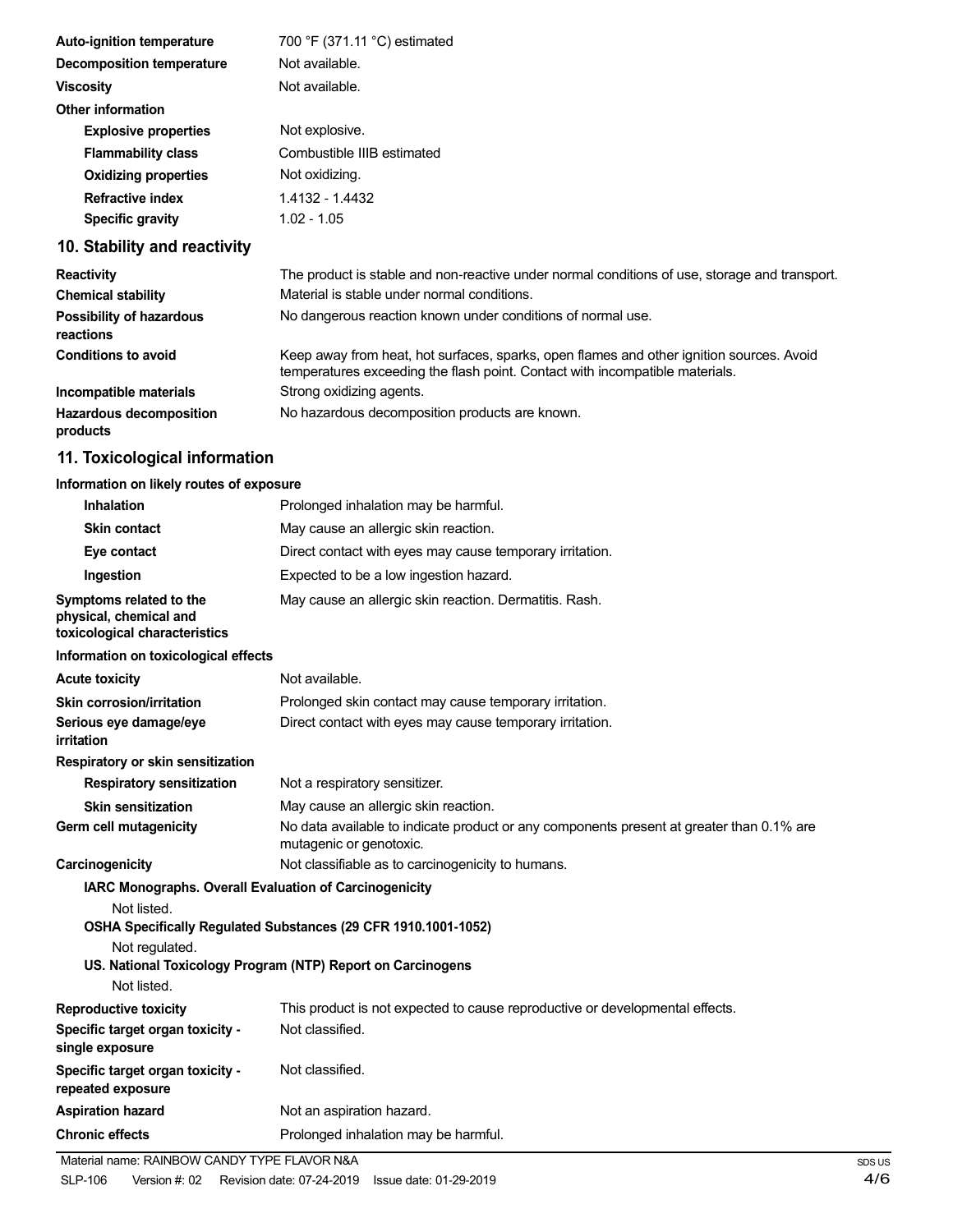### **12. Ecological information**

| <b>Ecotoxicity</b>                                                    |                                                                                                                                                                                                                        | The product is not classified as environmentally hazardous. However, this does not exclude the<br>possibility that large or frequent spills can have a harmful or damaging effect on the environment. |  |
|-----------------------------------------------------------------------|------------------------------------------------------------------------------------------------------------------------------------------------------------------------------------------------------------------------|-------------------------------------------------------------------------------------------------------------------------------------------------------------------------------------------------------|--|
| Persistence and degradability                                         | No data is available on the degradability of any ingredients in the mixture.                                                                                                                                           |                                                                                                                                                                                                       |  |
| <b>Bioaccumulative potential</b>                                      |                                                                                                                                                                                                                        |                                                                                                                                                                                                       |  |
| Partition coefficient n-octanol / water (log Kow)<br>PROPYLENE GLYCOL | NOM NFI                                                                                                                                                                                                                | $-0.92$                                                                                                                                                                                               |  |
| <b>Mobility in soil</b>                                               | No data available.                                                                                                                                                                                                     |                                                                                                                                                                                                       |  |
| Other adverse effects                                                 | No other adverse environmental effects (e.g. ozone depletion, photochemical ozone creation<br>potential, endocrine disruption, global warming potential) are expected from this component.                             |                                                                                                                                                                                                       |  |
| 13. Disposal considerations                                           |                                                                                                                                                                                                                        |                                                                                                                                                                                                       |  |
| <b>Disposal instructions</b>                                          | Collect and reclaim or dispose in sealed containers at licensed waste disposal site. Dispose of<br>contents/container in accordance with local/regional/national/international regulations.                            |                                                                                                                                                                                                       |  |
| Local disposal regulations                                            | Dispose in accordance with all applicable regulations.                                                                                                                                                                 |                                                                                                                                                                                                       |  |
| Hazardous waste code                                                  | disposal company.                                                                                                                                                                                                      | The waste code should be assigned in discussion between the user, the producer and the waste                                                                                                          |  |
| Waste from residues / unused<br>products                              | Dispose of in accordance with local regulations. Empty containers or liners may retain some<br>product residues. This material and its container must be disposed of in a safe manner (see:<br>Disposal instructions). |                                                                                                                                                                                                       |  |
| <b>Contaminated packaging</b>                                         | disposal.                                                                                                                                                                                                              | Since emptied containers may retain product residue, follow label warnings even after container is<br>emptied. Empty containers should be taken to an approved waste handling site for recycling or   |  |
| 14. Transport information                                             |                                                                                                                                                                                                                        |                                                                                                                                                                                                       |  |
| <b>DOT</b>                                                            |                                                                                                                                                                                                                        |                                                                                                                                                                                                       |  |

#### **DOT**

Not regulated as dangerous goods.

# **IATA**

Not regulated as dangerous goods.

#### **IMDG**

Not regulated as dangerous goods.

**Transport in bulk according to Annex II of MARPOL 73/78 and the IBC Code** Not established.

#### **15. Regulatory information**

**US federal regulations**

This product is a "Hazardous Chemical" as defined by the OSHA Hazard Communication Standard, 29 CFR 1910.1200.

**Toxic Substances Control Act (TSCA)**

**TSCA Section 12(b) Export Notification (40 CFR 707, Subpt. D)**

Not regulated.

**CERCLA Hazardous Substance List (40 CFR 302.4)**

Not listed.

**SARA 304 Emergency release notification**

Not regulated.

**OSHA Specifically Regulated Substances (29 CFR 1910.1001-1052)**

Not regulated.

### **Superfund Amendments and Reauthorization Act of 1986 (SARA)**

**SARA 302 Extremely hazardous substance** Not listed.

**SARA 311/312 Hazardous** No (Exempt)

**chemical**

**SARA 313 (TRI reporting)** Not regulated.